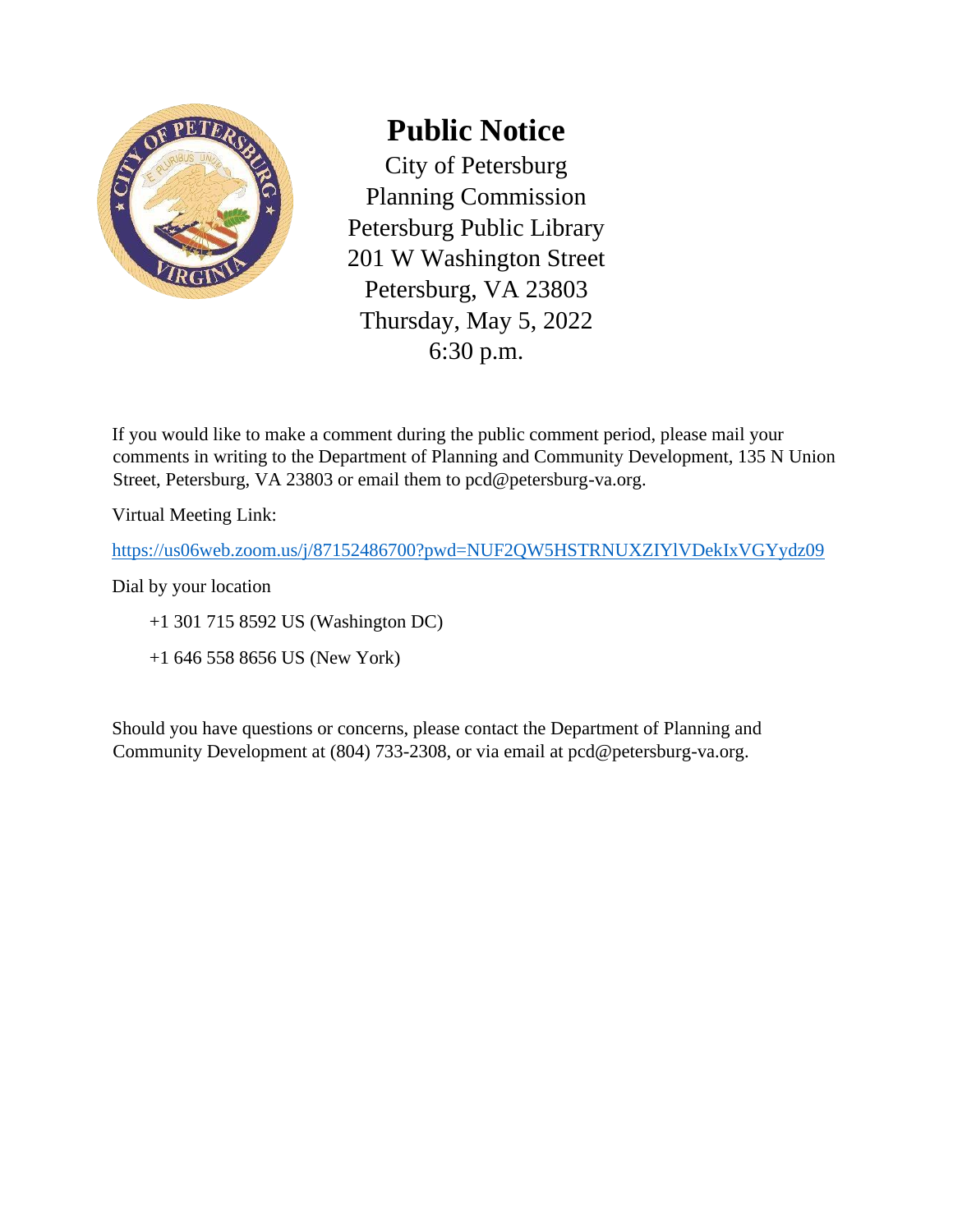

## **City of Petersburg**

## Planning Commission Meeting Agenda Thursday, May 5, 2022 6:30 p.m.

- 1. Call to Order
- 2. Roll Call
- 3. Adoption of the Agenda
- 4. Adoption of the Minutes
	- a. April 7, 2022, Planning Commission Meetings
- 5. Public Information Period (3-minute maximum comment period for each speaker)
- 6. Public Hearings

2022-ZTA-01: On referral from The Department of Planning and Community Development for review and recommendation regarding a text amendment to the Zoning Ordinance of the City of Petersburg, Article 15, Section 2 of the B-2, General Commercial District Use Regulations, to permit the following uses:

Micro-Brewery, Micro-Distillery, Micro-Winery and/or Micro-Cidery. A facility for the production and packaging of alcoholic beverages for distribution, retail, or wholesale, onor off-premises and which meets all Virginia Alcoholic Beverage Control laws and regulations. The facility may include other uses such as retail sales, tasting rooms and restaurants.

7. Old Business